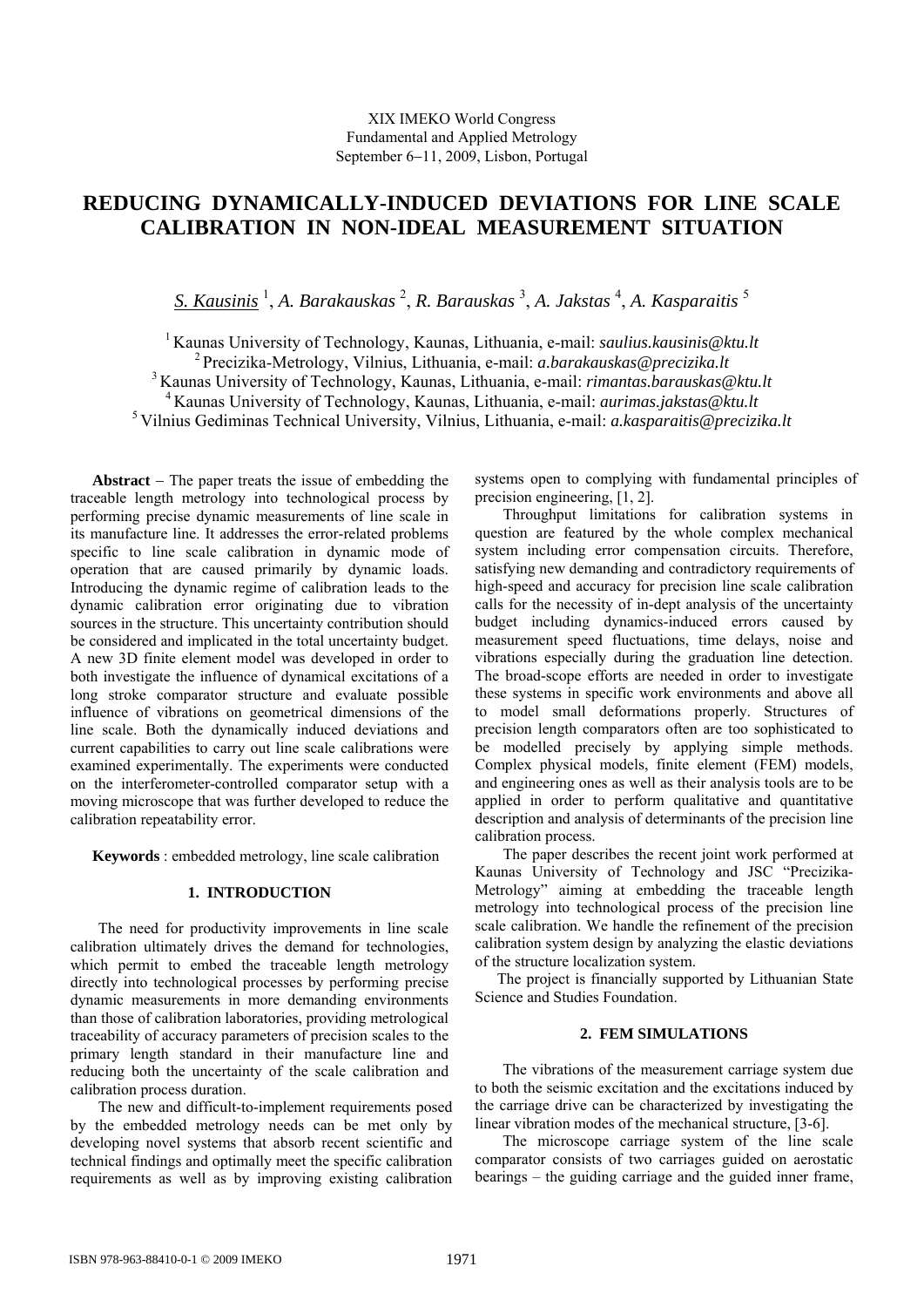(the measurement carriage). Thus, the structural loop and the metrology loop are physically separated in the comparator, and carriages are interconnected only by a rod link.

In this contribution, the finite element (FE) technique was applied in order both to evaluate the elastic displacements of the carriage system that are governed by the dynamic excitations and optimize the mechanical design. The modal vibrations of the carriage were investigated by using the finite element model, Fig.1, developed in ANSYS finite element system.



Fig. 1. FE model of the microscope carriage.

Among large number of vibration modes in the range 0-100 Hz three modes have been identified as highly influencing the deviations between the linear artefact and the line detection (structure localisation) system:

- 1. the shear elasticity of the guiding frame, which causes considerable amplitudes at frequency range close to 35 Hz;
- 2. the elasticity of the aeroelastic bearings;
- 3. the elasticity of the support of the microscope, the construction of which is similar to a cantilever attached to the guided frame.

Finite element models corresponding to several schemes of junctions fixations between guiding and guided frames as well as between the guided frame and the microscope are presented in Fig 2-4.

The shear mode of the guiding carriage, presented in Fig. 2 is characterized by considerable coupling between vibrations of both carriages and demonstrates large displacements of the microscope measuring point in the direction of the scale calibration. The mode is inevitably excited during start-stop motion of the carriages as its displacements at the place of attachment of the carriage drive are quite large.

Other two modes displayed in Fig. 3 and Fig. 4 are of similar natural frequencies, namely 70 Hz and 76,5 Hz. The mode depicted in Fig. 3 is conditioned by the elasticity of the aerostatic bearings, while the mode in Fig. 4 is governed mainly by structural elasticity of the carriage system. The presence of both modes leads to considerable deviations of the structure localization system. The interaction of the two modes seems very likely at certain conditions and may cause undesirable effects on the comparator operation.

The developed model has been used for investigation of possibilities to improve the dynamic behaviour of the system.



Fig. 2. The shear mode of the guiding carriage.



Fig. 3. The mode caused by the elasticity of the aerostatic bearings.



Fig. 4. The mode caused by structural elasticity of the carriage.

The analysis of the FE modelling results have demonstrated that maximum displacements in the direction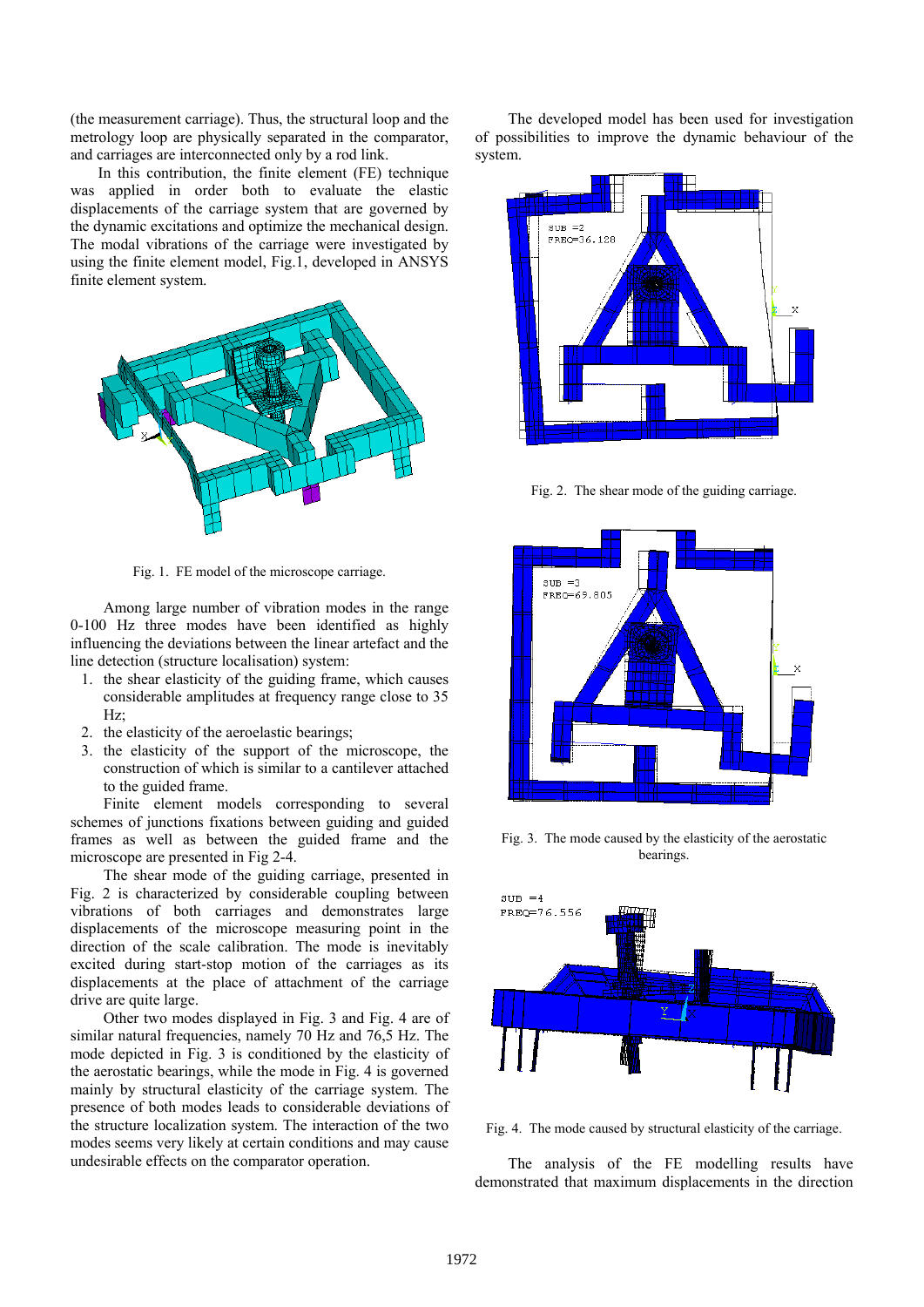of carriage motion are obtained at the measuring point (apex of the microscope lens); due to dynamic excitations they can amount to >100 nm and may cause detection errors in determining positions of graduation lines.

The refinement of the carriage design by locating the microscope support to the centre of the guided frame and proper positioning of the junction between the frames of the carriage system leads to much more favourable modal spectrum and ensure the minimum influence of the vibration of the guiding carriage as well as the strong reduction of the microscope deviations under consideration.

#### **3. EXPERIMENTAL INVESTIGATIONS**

The experiments were carried out on the measurement machine dedicated to the one dimensional calibrations of line scales and linear encoders, Fig. 5.



Fig. 5. Interferometer-controlled line scale comparator with moving CCD microscope.

The calibration system enables to trace the calibration of line scale of up to  $L \leq 3.5$  m long to the wavelength standard. The comparator was designed to achieve expanded measurement uncertainties (k = 2) down to  $7 \times 10^{-7}$  m (L = 1) m); it was further developed to reduce the calibration repeatability error.

The comparator consists of the body of the machine, a heterodyne laser interferometer for determining the displacement of the microscope carriage, a translating system and a detecting apparatus. Measurement of the displacement of the carriage is realized by laser interferometer that is comprised of Zygo ZMI 2000 laser head and interferometer with the single-pass arrangement. The interferometer provides a resolution of 0,62 nm. Air pressure, temperature, humidity are on line accessed to determine the refraction index of the air by the Edlen formula. The graduation line distances are measured during continuous motion. A moving CCD microscope serves as structure localisation sensor for the measurements of line scales. Before the edge measurements process starts, the microscope objective is positioned in optimum focus by means of a micropositioning mechanism. Average profiles of the graduation lines are formed by summing picture element intensities of each row of the CCD. Line centre is calculated as weighted mean from intensity profile of a line.

The edge location is estimated by application of the polynomial fit that allows structure localisation with subpixel discernment. Finally, the positions of left and right edge are calculated on the basis of the 50% threshold value of the regression lines, and the centre line position is determined as the arithmetic mean of both edge positions.

The angular control loop - together with the numerical procedure - was applied to compensate and reduce the Abbe uncertainty contribution. The magnification of the NIKON objective lens used was  $20 \times$  and  $50 \times$ , and numerical aperture - 0,4 and 0,55 respectively. The microscope on the carriage guided on aerostatic bearings is moved with a controlled velocity of  $1 - 10$  mm/s.

Extensive experimental examination was accomplished to both reduce the dynamically induced deviations originated by the dynamic excitations of the mechanical structure and optimize the comparator design.

The precision measurements were performed in order to evaluate the impact of small vibration on performance of the line scale calibration process. The experimental results revealed, in particular, that the sample standard deviation of the drive-induced relative displacements between the moving reflector of the interferometre and the measurement point of the microscope may reach 0,662 μm (at calibration speed 3 mm/s), [5]; it can be reduced to  $0.016$  µm by optimisation the carriage structure and elimination the undesirable modes of vibration.

The calibration experiments were performed that intended to document current capabilities to carry out line scale calibrations on high quality graduated scales made of low thermal expansion substrates. The line scale standard made of the glass ceramic Zerodur was available for calibration purpose from PTB. The dimensions of the scale are 230 mm in length, 25 mm in width and 14 mm in height. The graduation represents a total length of 200 mm and consists of line structures with 1 mm length and 2,5 μm width. The line structures are reflecting on transparent substrates.

The measurand that was determined on the line scale standard is the deviations from the nominal lengths for 1 mm lines (1 mm pitch). Fig. 6 shows the deviations from the nominal positions for the weighted mean, calculated on the basis of the set of 6 independent measurement runs taken at the microscope carriage speed 3mm/s. The environmental chamber and scale temperatures were held within  $\pm 0.05$  °C during the measurements.

The positions of the line are corrected for the influence of the temperature deviation from 20 °C and pressure deviations from 1013,25 hPa.

#### **4. CONCLUSIONS**

Error-related problems specific to a precision line scale calibration in dynamic regime were investigated in this paper. Advanced FE modelling techniques were applied in order to represent the structural behaviour of the measurement carriage system. A new FE model was developed and influences of dynamic processes in the length comparator structure were evaluated.